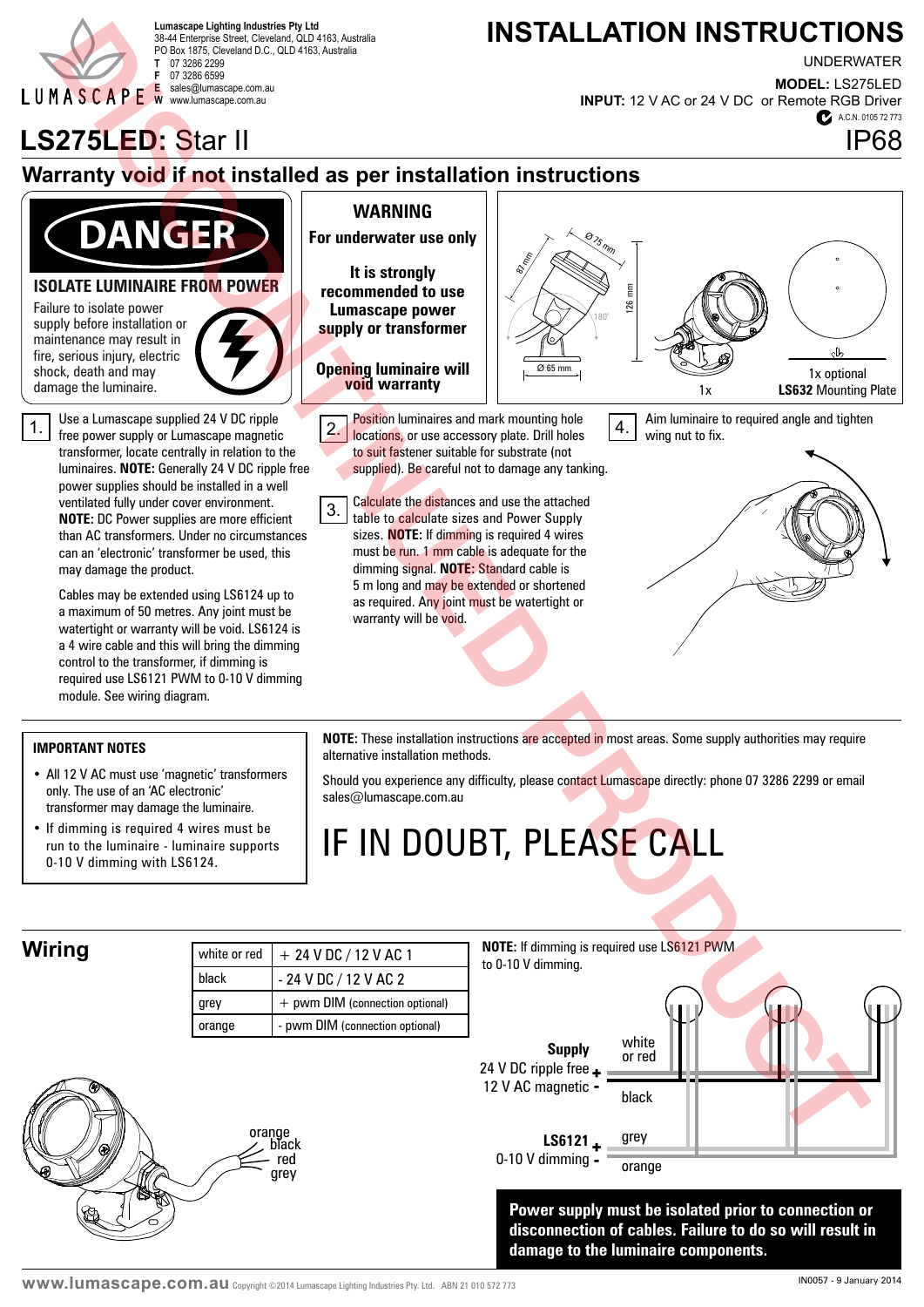## **LS275LED:** Star II - RGB Installation

#### **WARNING: It is strongly recommended to use Lumascape constant current LED driver and 24 V DC power supply. Opening luminaire will void warranty.**

LED driver, locate centrally in relation to the luminaires. **NOTE:** Generally constant current drivers and controllers should be installed in a well ventilated fully under cover environment. **NOTE:** Standard cable is 5 m long and may be extended or shortened as required. Any joint must be watertight or warranty will be void.

 $\overline{1.}$  Use a Lumascape supplied constant current  $\overline{2.}$  Position luminaires and mark mounting hole  $\overline{3.}$ locations, or use accessory plate. Drill holes to suit fastener suitable for substrate (not supplied). Be careful not to damage any tanking.

Aim luminaire to required angle and tighten wing nut to fix.



**NOTE:** These installation instructions are accepted in most areas. Some supply authorities may require alternative installation methods.

Should you experience any difficulty, please contact Lumascape directly: phone 07 3286 2299 or email sales@lumascape.com.au

# IF IN DOUBT, PLEASE CALL

### **Wiring**



**Power supply must be isolated prior to connection or disconnection of cables. Failure to do so will result in damage to the luminaire components.**